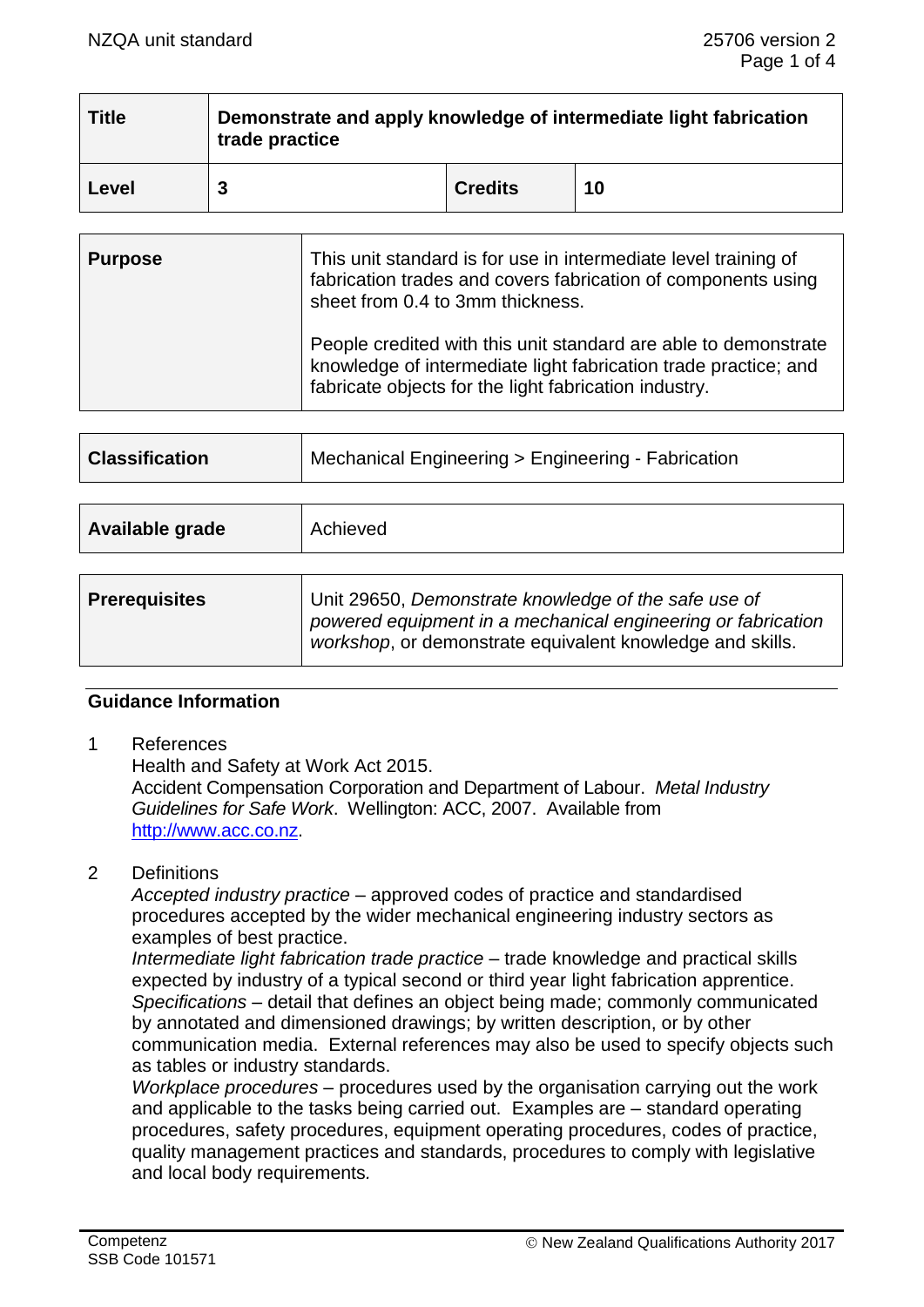### 3 Related unit standards

This unit standard is one of a comprehensive set of fabrication unit standards. Other available related unit standards can be found by searching the Directory of Assessment Standards (DAS) on the NZQA website [http://www.nzqa.govt.nz](http://www.nzqa.govt.nz/) in the *Engineering - Fabrication* domain.

# **Outcomes and performance criteria**

### **Outcome 1**

Demonstrate knowledge of intermediate light fabrication trade practice.

### **Performance criteria**

1.1 Fabrication processes are described in accordance with accepted industry practice.

> Range laying out, marking off, cutting, joining, forming and shaping, assembling, use of jigs and fixtures.

- 1.2 Operation principles for fabrication machinery are described in accordance with workplace procedures.
- 1.3 Potential hazards associated with the use of fabrication machinery are described in accordance with workplace procedures.
- 1.4 Metal types are compared in terms of suitability for fabrication.

Range steel sheet, structural steel, stainless steel sheet, aluminium.

1.5 Quality control checks used in fabrication to ensure that the finished product meets specifications are described in accordance with accepted industry practice.

> Range checks – assembly, orientation, measurement, pressure test, surface finish, labelling.

- 1.6 Non-destructive testing principles are described in accordance with accepted industry practice.
	- Range visual examination, dimensional checks, penetrant inspection, magnetic particle inspection.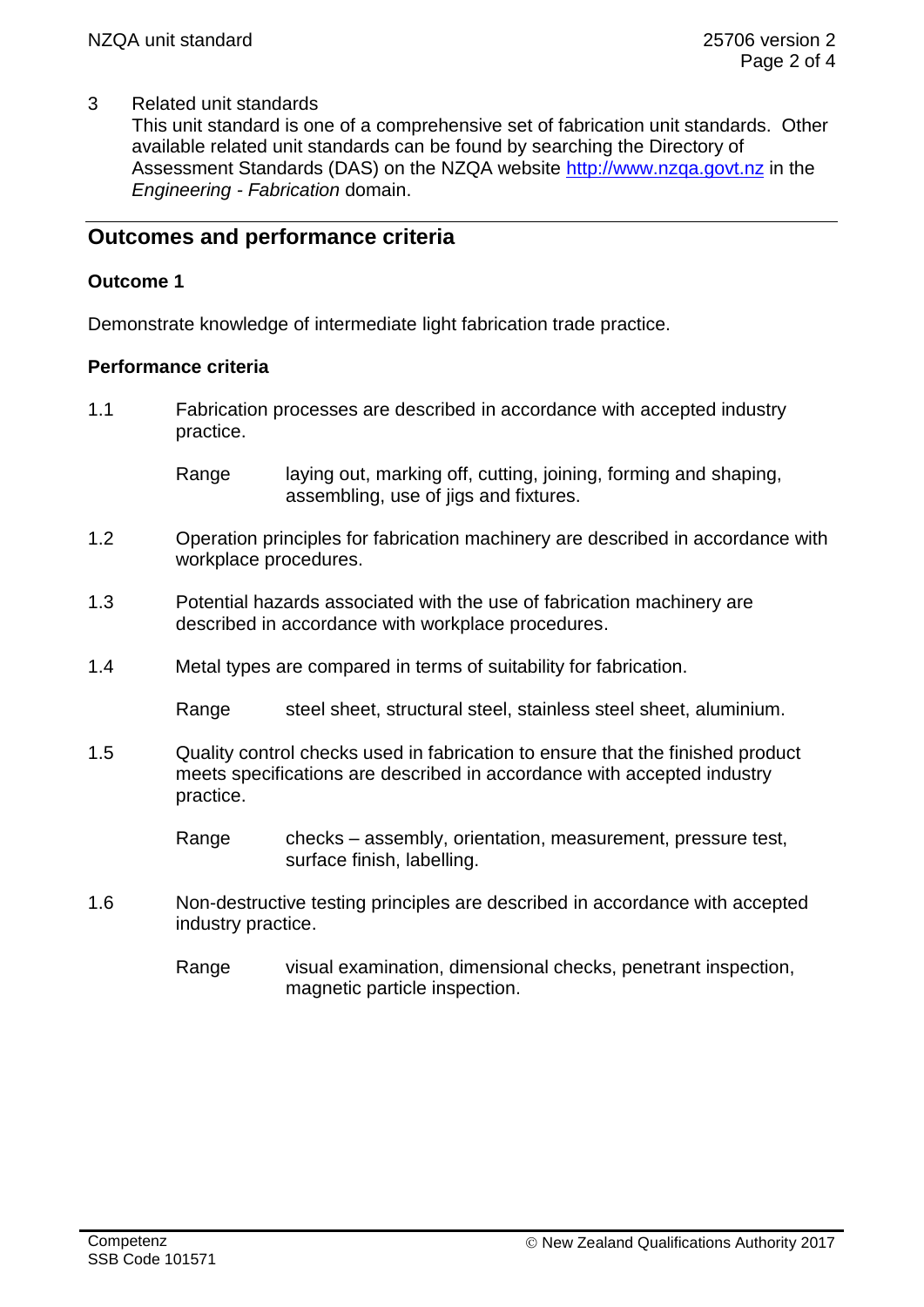# **Outcome 2**

Fabricate basic objects for the light fabrication industry.

Range basic objects – four simple objects, each based on two or more of cylindrical, pyramidal, conical, square, or rectangular shapes; one assembly incorporating at least two of the simple objects; materials – two different metals; two metal thicknesses in the range of 0.4 to 3 mm, including sheet; two structural shapes (examples are – flat bar, rod, pipe, rectangular hollow section, channel, angle).

### **Performance criteria**

- 2.1 Workplace safety procedures are followed.
	- Range examples are use of personal protective equipment, checking of equipment for faults, use of fume extraction equipment, elimination of risk of fire or explosion, protection from arc radiation.
- 2.2 Fabrication processes are demonstrated in accordance with workplace procedures.
	- Range processes laying out, marking including application of fabrication allowances, cutting, forming and shaping, assembling, use of jigs and machine fixtures; examples of tools and equipment for fabrication processes are – files, hacksaws, taps, dies, reamers, hammers, drills, callipers, squares, dividers, rules, protractors, radius and beam gauges, tape measures, straight edges, combination sets, chalk line, trammels, punches, angle meters, clamps, spanners, screw drivers, Allen keys, riveting tools; examples of machinery for fabrication processes are – grinders, saws, drilling machines, welders, metal bending and rolling machines, hole punches, metal cutting machines.
- 2.3 Fabricated objects are inspected and measured for compliance with specifications and any deviations are identified.

| <b>Planned review date</b> | 31 December 2022 |
|----------------------------|------------------|
|                            |                  |

### **Status information and last date for assessment for superseded versions**

| <b>Process</b> | <b>Version</b> | <b>Date</b>  | <b>Last Date for Assessment</b> |
|----------------|----------------|--------------|---------------------------------|
| Registration   |                | 17 July 2009 | 31 December 2022                |
| Review         | റ              | 20 July 2017 | N/A                             |

### **Consent and Moderation Requirements (CMR) reference** | 0013

This CMR can be accessed at [http://www.nzqa.govt.nz/framework/search/index.do.](http://www.nzqa.govt.nz/framework/search/index.do)